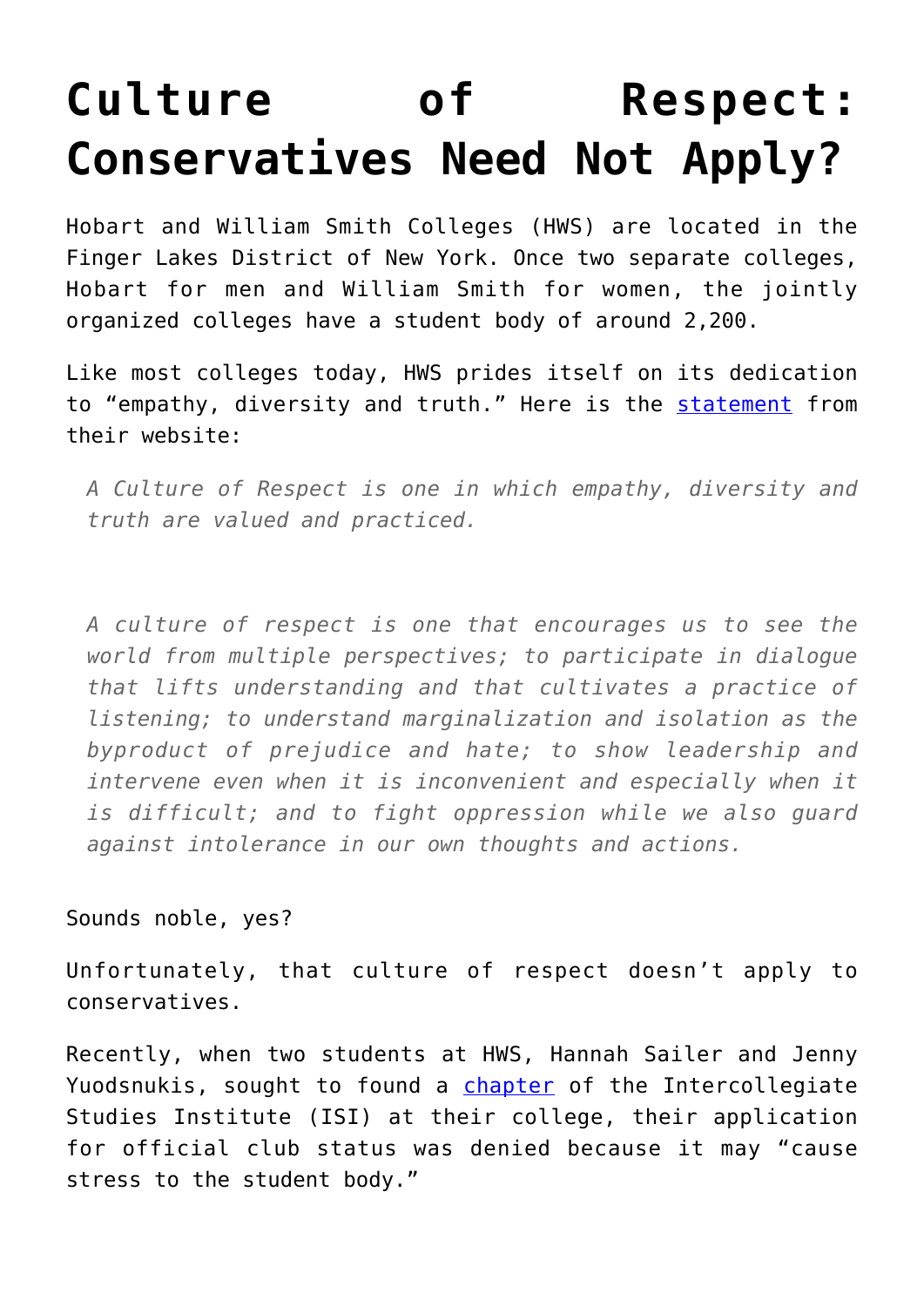ISI [chapters](https://isi.org/campus-directory/) function as book clubs, host conservative speakers, offer scholarships, and encourage the discussion of conservative ideas. They exist at schools as diverse as Harvard University, the University of North Carolina-Chapel Hill, the United States Military Academy, and Christendom College.

Are the students in those and dozens of other institutions of higher learning suffering stress from the presence of ISI?

When Sailer and Yuodsnukis brought their proposal to their student government, they were asked whether such a club might spread racism, and whether they would be willing to take "diversity and inclusion courses" to make sure members of their club would be aware of those two concepts. Several days later, they received an email denying them the right to start a club associated with ISI.

In a [telephone interview](https://www.thecollegefix.com/intellectual-conservatism-group-denied-may-cause-stress-to-the-student-body/), Drew Van Voorhis, a writer for The College Fix, gleaned these comments regarding the club:

*'When I was approached by ISI to start this club with [Yuodsnukis], I was so excited because I thought there is no way that [the university] can say no because there are other political clubs on campus…and I understood that not everyone likes us, but I didn't think we would be denied. I felt like the whole situation was very inappropriate and unprofessional in the way that [the university] handled it,' Sailer said.*

*Said Yuodsnukis: 'I'm not surprised this is happening…but we'll keep trudging and this is what we're going to have to deal with as conservative students.'*

Which brings us back to that "Culture of Respect" HWS so proudly claims.

Did the members of the HWS student government show empathy and